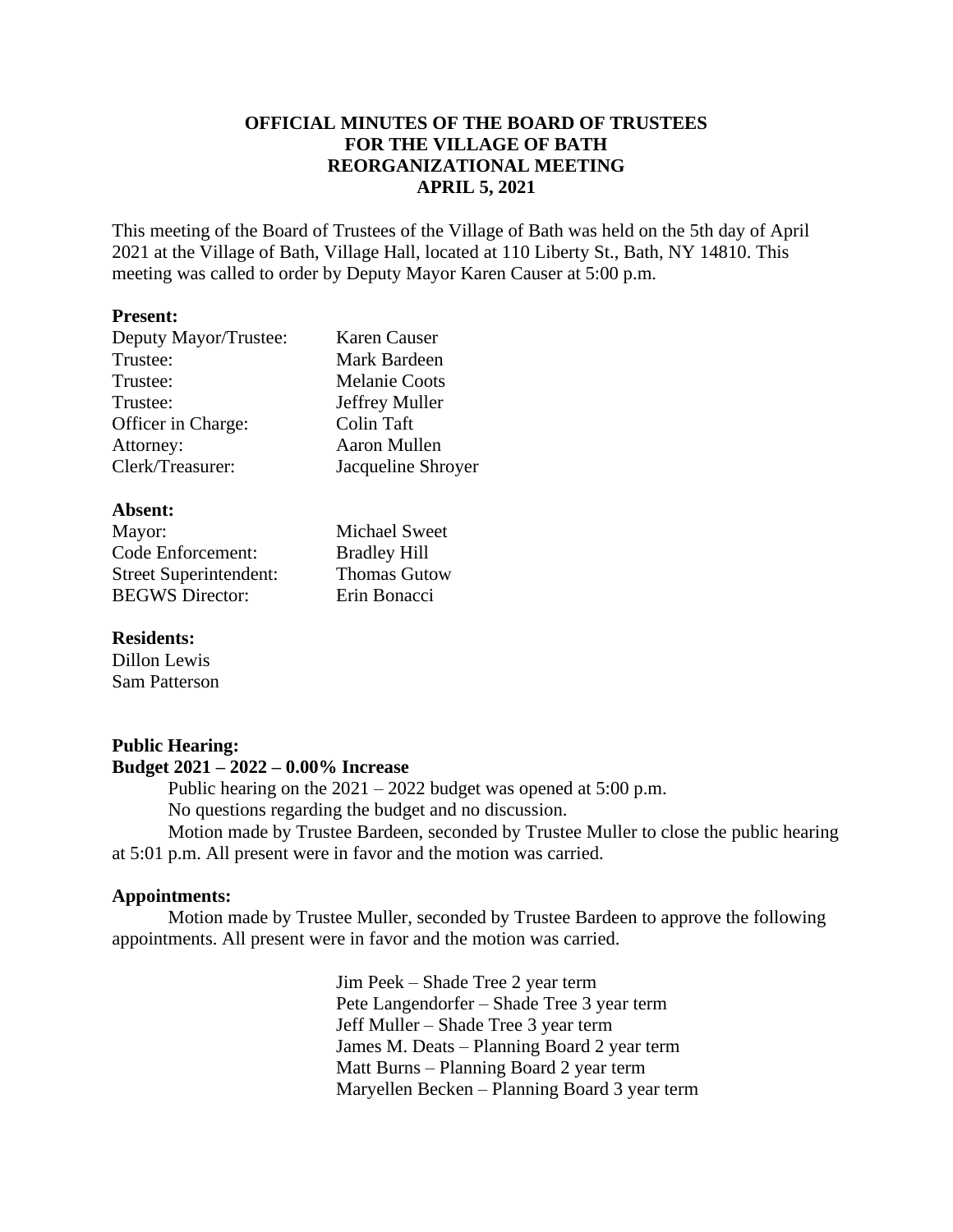Joe Dunning – Planning Board 3 year term Tom Sears – Zoning Board 3 year term

## **Correspondence: Hazel Buck – Wednesday Farmer's Market:**

Motion made by Trustee Coots, seconded by Trustee Bardeen to approve the request from Hazel Buck for the use of Pulteney Park for the Wednesday Farmer's Market. There was discussion regarding the Wednesday Farmer's Market regarding last year's market and how it did not seem to thrive or be an actual farmer's market. Trustee Coots was going to reach out to Hazel to discuss the plan for this year. The motions were withdrawn.

Motion made by Trustee Bardeen, seconded by Trustee coots to table the correspondence for the next meeting on Monday, April 19, 2021. All present were in favor and the motion was carried.

#### **New Business:**

### **Budget 2021 – 2022:**

Motion made by Trustee Coots, seconded by Trustee Bardeen to approve the Village of Bath's 2021-2022 fiscal year budget with a 0.00% increase to taxes. All present were in favor and the motion was carried.

#### **Mayoral Appointments/Designation of Areas of Responsibility of the Board:**

Motion made by Trustee Bardeen, seconded by Trustee Coots to approve the following appointments for 2021-2022. All present were in favor and the motion was carried.

## **2021-2022 Village of Bath Mayoral Appointments**

| Deputy Clerk/Treasurer (One Year) | <b>Stephany Bartusiak</b>          |
|-----------------------------------|------------------------------------|
| Acting Village Justice (One Year) | <b>Vernard Anderson</b>            |
| Deputy Registrar (One Year)       | <b>Stephany Bartusiak</b>          |
| Deputy Mayor (One Year)           | Karen Causer                       |
| <b>Official Newspaper</b>         | The Corning Leader                 |
| <b>Official Depositories</b>      | Five Star Bank                     |
|                                   | <b>Chemung Canal Trust Company</b> |
|                                   |                                    |

#### **Liasion Assignments**

Attorney Mayor Bingo/Bell Jar Trustee Coots Clerk/Treasurer Mayor Deputy Clerk/Treasurer Mayor Code Enforcement Trustee Muller Fire Department Trustee Bardeen Police Department Trustee Causer Street Department Trustee Causer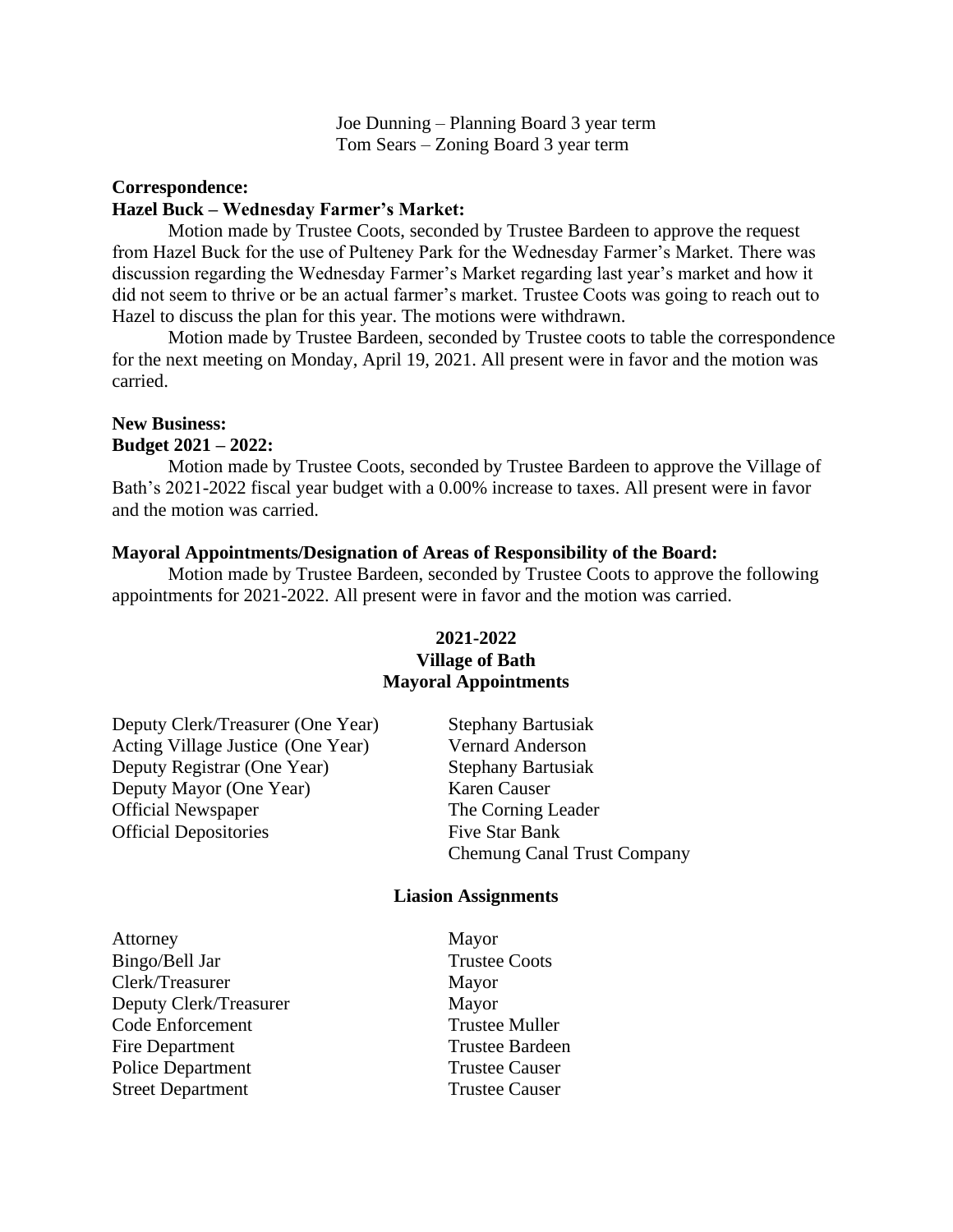Village Hall Mayor

Town of Bath Trustee Bardeen

## **Committees**

| <b>Chamber of Commerce</b>            | <b>Trustee Causer</b> |
|---------------------------------------|-----------------------|
| Handicapped Accessibility             | Trustee Muller        |
| <b>Historical Preservation</b>        | Trustee Bardeen       |
| <b>Housing Authority</b>              | <b>Trustee Coots</b>  |
| Joint Economic Development            | Mayor                 |
| <b>John Southard Youth Recreation</b> | <b>Trustee Coots</b>  |
| <b>Mossy Bank Park</b>                | <b>Trustee Muller</b> |
| Parks/Downtown                        | <b>Trustee Coots</b>  |
| <b>Planning Board</b>                 | Trustee Muller        |
| <b>Shade Tree</b>                     | Trustee Muller        |
| Technology                            | Trustee Bardeen       |
| <b>Utilities</b>                      | Trustee Muller        |
| Zoning                                | Trustee Muller        |
| Policies and Procedures               | Trustee Bardeen       |
| <b>Employee Handbook</b>              | <b>Trustee Coots</b>  |
| Village Sign                          | <b>Trustee Muller</b> |
| Comprehensive Plan                    | <b>Trustee Causer</b> |
| <b>Street Lighting</b>                | <b>Trustee Muller</b> |
| Communications / Facebook             | <b>Trustee Coots</b>  |

### **Village of Bath Meeting Dates:**

Motion made by Trustee Coots, seconded by Trustee Muller to approve the following 2021-2022 Village meeting dates. All present were in favor and the motion was carried.

### **Village of Bath Meeting Dates for 2021 – 2022**

Official meeting will be held on the third Monday of each month unless stated otherwise. Meetings will be held at the Village Board Room at 110 Liberty Street at 5:30 pm. Except for the Reorganizational meeting held at 5:00 p.m. All meetings will include any business brought before the board.

| Monday April 19, 2021     | <b>Regular Meeting</b> |
|---------------------------|------------------------|
| Monday May 17, 2021       | <b>Regular Meeting</b> |
| Monday June 21, 2021      | <b>Regular Meeting</b> |
| Monday July 19, 2021      | <b>Regular Meeting</b> |
| Monday August 16, 2021    | <b>Regular Meeting</b> |
| Monday September 20, 2021 | <b>Regular Meeting</b> |
| Monday October 18, 2021   | <b>Regular Meeting</b> |
| Monday November 15, 2021  | <b>Regular Meeting</b> |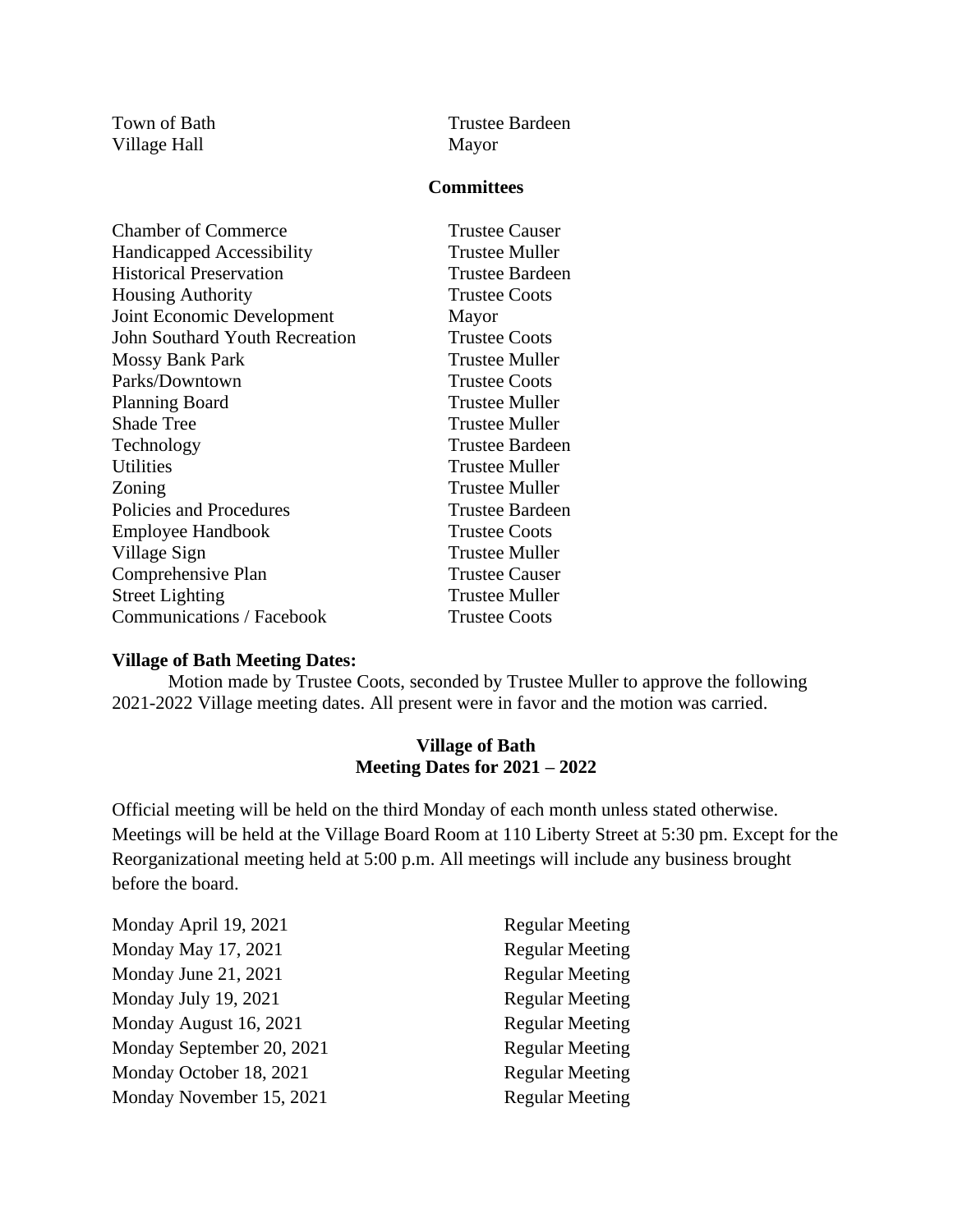| Monday December 20, 2021 | <b>Regular Meeting</b> |
|--------------------------|------------------------|
| Tuesday January 18, 2022 | <b>Regular Meeting</b> |
| Tuesday February 2, 2022 | <b>Regular Meeting</b> |
| Monday March 21, 2022    | <b>Regular Meeting</b> |
| Monday April 4, 2022     | Re-Org Meeting         |

### **Village of Bath Holidays:**

Motion made by Trustee Muller, seconded by Trustee Bardeen to approve the following Holidays for the Village of Bath. All present were in favor and the motion was carried.

### **Village of Bath 2021-2022 Holidays**

Monday May 31, 2021 Memorial Day Monday July 5, 2021 Independence Day Monday September 6, 2021 Labor Day Monday October 11, 2021 Columbus Day Thursday November 11, 2021 Veterans Day Thursday November 25, 2021 Thanksgiving Friday November 26, 2021 Day After Thanksgiving Friday December 24, 2021 Christmas Eve Monday December 27, 2021 Christmas Friday December 31, 2021 New Year's Eve Monday January 3, 2022 New Year's Day Monday January 17, 2022 Martin Luther King Jr. Day Monday February 21, 2022 Presidents' Day Friday April 15, 2022 Good Friday

## **Tax Levy Resolution:**

#### **Resolution 04-5-2021**

Upon the motion of Trustee Coots, seconded by Trustee Bardeen, to approve Resolution 04-05-2021 Tax Levy for 2021-2022.

Whereas, the Village Board of Trustees has adopted a budget for the fiscal year 2021-2022 pursuant to Section 5-508 of the Village Law.

Now, therefore be it resolved, that the following tax levy be adopted levying the total taxes and other charges extended and levied against each parcel of real property shown on the roll for the fiscal year 2021-2022:

| General Fund Tax Levy     | \$2,974,241.00 |
|---------------------------|----------------|
| <b>Assessed Valuation</b> | 220,688,295.00 |
| Tax Rate per 1000         | 13.47711       |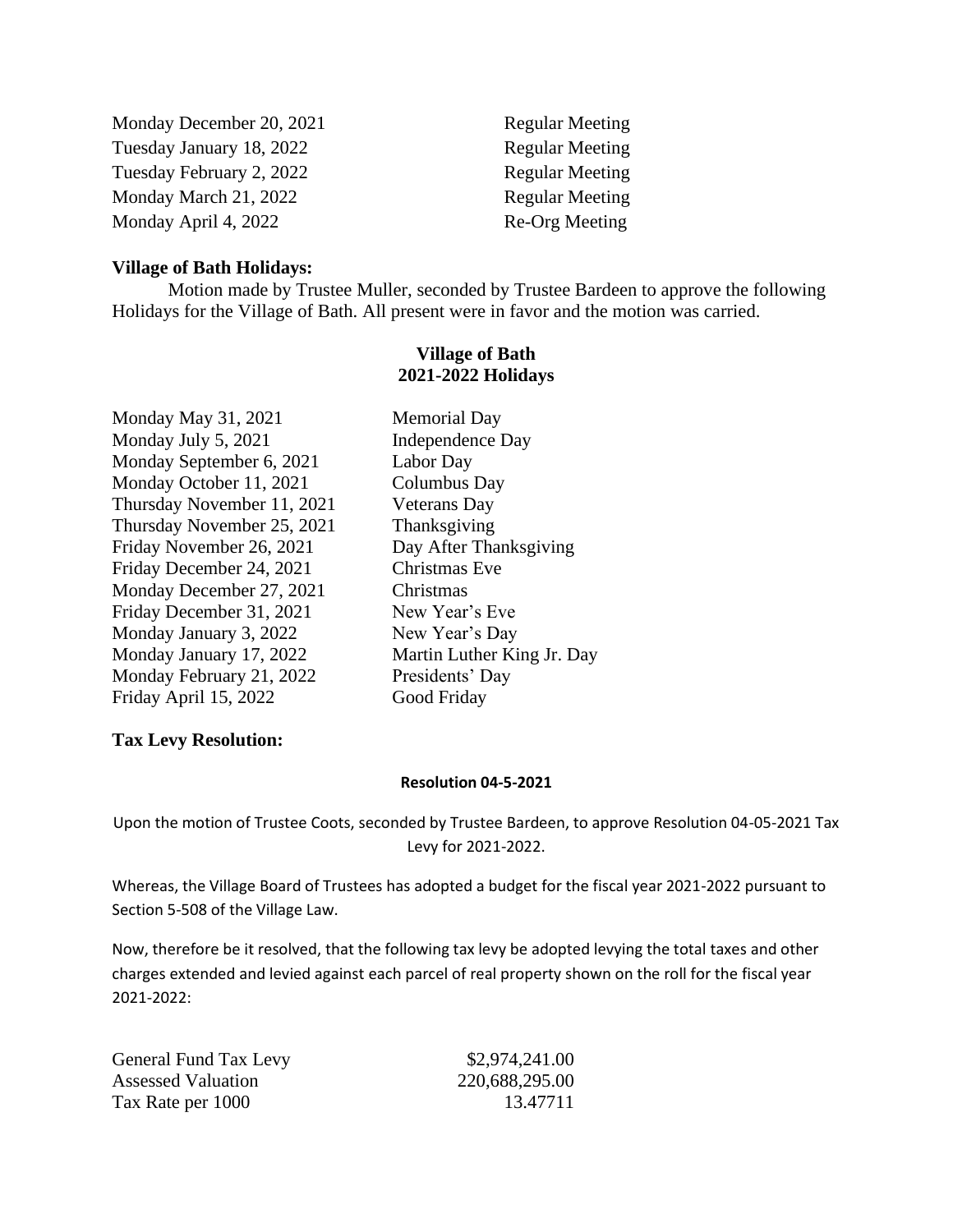| Total Taxes for 2020-2021 Budget       | \$2,974,241.00 |
|----------------------------------------|----------------|
| Delinquent Water Rents/Units & Charges | 17,760.82      |
| Delinquent Sewer Rents/Units & Charges | 19,473.27      |
| <b>Omitted Tax Re-levies</b>           | \$1,401.54     |
| Tax Map Number                         | Amount         |
| 159.09-01-032.000                      | \$312.50       |
| 159.53-01-032.000                      | \$600.00       |

Total Tax Levy \$3,012,387.59

and the County of Steuben is authorized to collect these taxes and re-levies and the Mayor and all the Trustees voting as follows:

|                               | AYE | NAY | ARSFNT |
|-------------------------------|-----|-----|--------|
| <b>Mayor Michael Sweet</b>    |     |     | х      |
| Trustee Mark Bardeen          | x   |     |        |
| <b>Trustee Jeffrey Muller</b> |     |     |        |
| Trustee Karen Causer          | x   |     |        |
| Trustee Melanie Coots         |     |     |        |

### **Investment Policy:**

Motion made by Trustee Muller, seconded by Trustee Bardeen to approve the investment policy for the Village of Bath. All present were in favor and the motion is carried.

## **Mileage Reimbursement Rate IRS fixed Rate:**

## **RESOLUTION VILLAGE OF BATH BOARD OF TRUSTEES BATH, NEW YORK**

| Date Approved: | Monday, April 5, 2021                                                                             |                                 | Intro Date:                     |                                                     | Monday, April 5, 2021                          |
|----------------|---------------------------------------------------------------------------------------------------|---------------------------------|---------------------------------|-----------------------------------------------------|------------------------------------------------|
| Introduced by: | <b>Trustee Coots</b>                                                                              |                                 |                                 |                                                     | Seconded by: Trustee Bardeen                   |
| Vote:          | Mayor Sweet<br>Trustee Causer<br>Trustee Bardeen<br><b>Trustee Muller</b><br><b>Trustee Coots</b> | Aye<br>Aye<br>Aye<br>Aye<br>Aye | Nav<br>Nay<br>Nay<br>Nay<br>Nav | Abstain<br>Abstain<br>Abstain<br>Abstain<br>Abstain | Absent<br>Absent<br>Absent<br>Absent<br>Absent |

TITLE: Resolution approving Mileage Allowance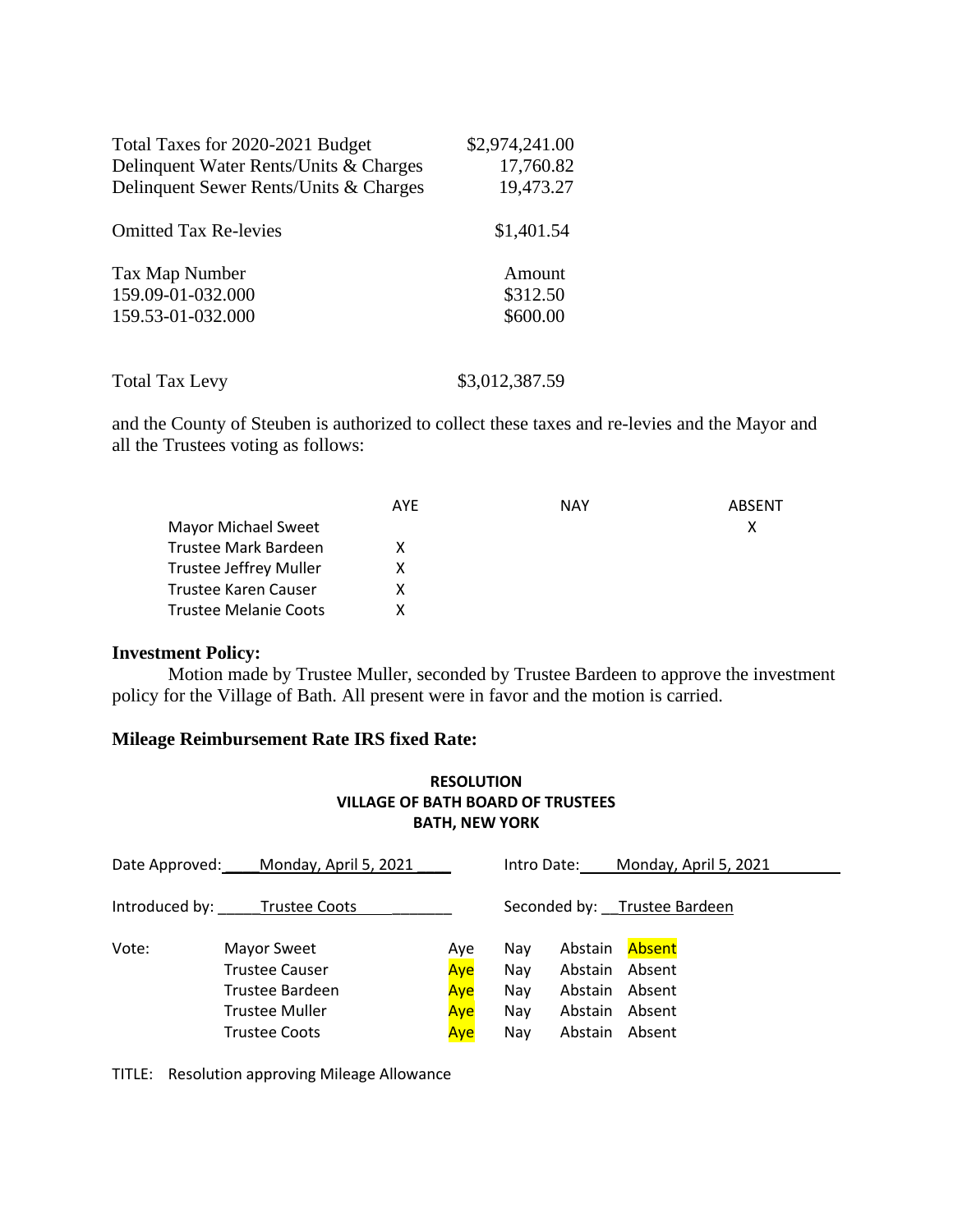**WHEREAS;** the Board of Trustees of the Village of Bath has determined to pay a fixed rate for mileage as reimbursement to village officers and employees who use their personal automobiles while performing their official village duties;

#### **NOW THEREFORE BE IT RESOLVED:**

**SECTION 1.** That the Board of Trustees of the Village of Bath will approve reimbursement to such officers and employees at the IRS rate per mile.

**SECTION 2.** That this Resolution is effective immediately.

### **Allow Board to Approve Claims in advance:**

### **RESOLUTION VILLAGE OF BATH BOARD OF TRUSTEES BATH, NEW YORK**

| Date Approved: | Monday, April 5, 2021 |     |     | Intro Date:    | Monday, April 5, 2021      |
|----------------|-----------------------|-----|-----|----------------|----------------------------|
| Introduced by: | Trustee Muller        |     |     |                | Seconded by: Trustee Coots |
| Vote:          | Mayor Sweet           | Aye | Nav | Abstain        | Absent                     |
|                | <b>Trustee Causer</b> | Aye | Nay | Abstain Absent |                            |
|                | Trustee Bardeen       | Aye | Nay | Abstain Absent |                            |
|                | <b>Trustee Muller</b> | Aye | Nay | Abstain Absent |                            |
|                | <b>Trustee Coots</b>  | Aye | Nay | Abstain Absent |                            |

TITLE: Resolution allowing board to approve claims in advance

**WHEREAS;** the board of trustees of the Village of Bath has determined to authorize payment in advance of audit of claims for public utility services, postage, freight, credit card, express charges and bills with late fees; and

**WHEREAS;** all such claims must be presented at the next regular meeting for audit; and

**WHEREAS;** the claimant and the officer incurring or approving the claim are jointly and severally liable for any amount the board of trustees disallows.

#### **NOW THEREFORE BE IT RESOLVED:**

**SECTION 1.** That the board of trustees of the Village of Bath authorizes payment in advance of audit of claims for public utility services, postage, freight, credit card, express charges and bills with late fees. All such claims must be presented at the next regular meeting for audit and the claimant and the officer incurring or approving the claims are jointly and severally liable for any amount the board of trustees disallows.

**SECTION 2.** That this resolution is effective immediately.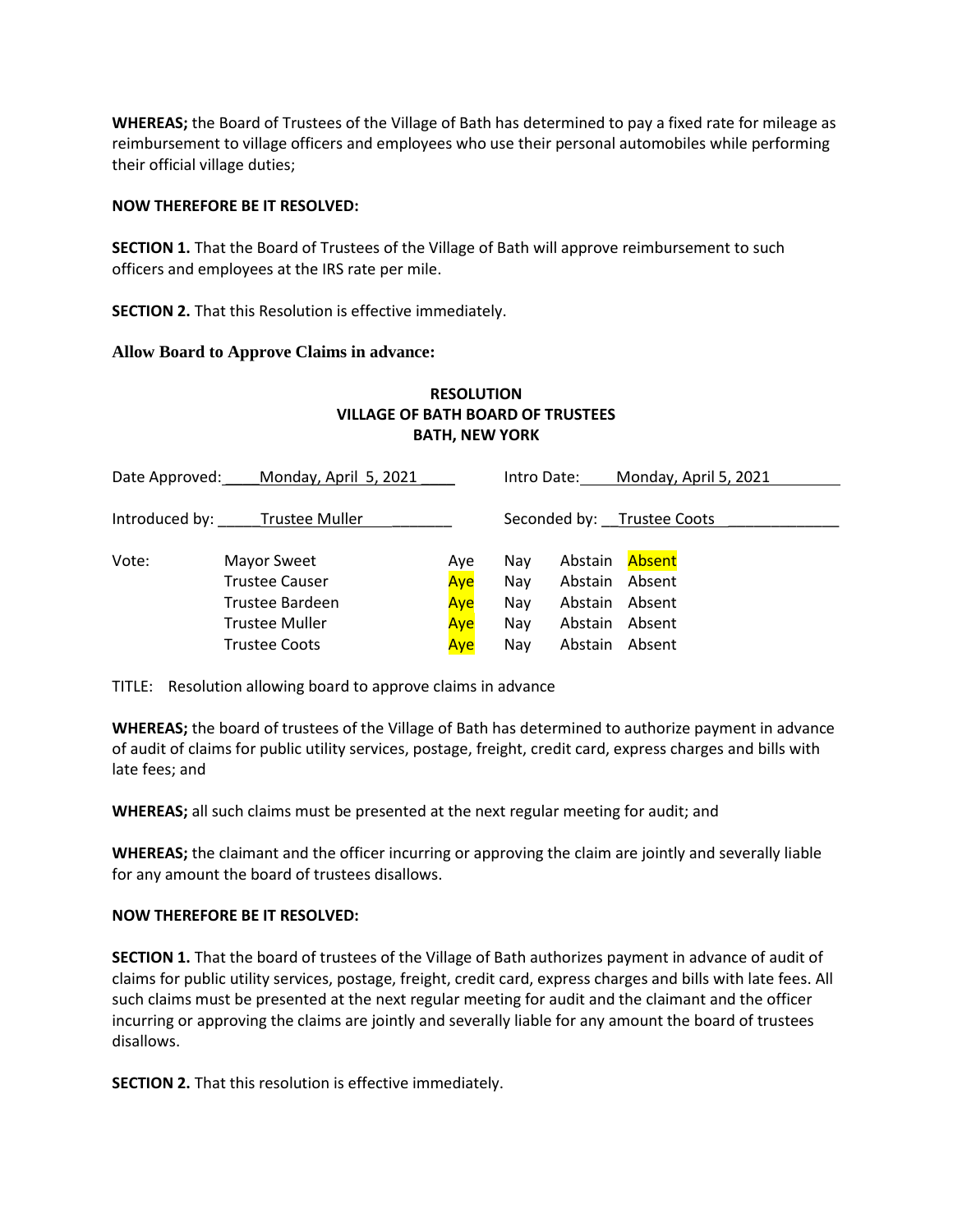### **Approve BEGWS Budget:**

Motion made by Trustee Muller, seconded by Trustee Bardeen to approve the Bath Electric, Gas and Water Systems budget for 2021-2022 fiscal year. All present were in favor and the motion was carried.

### **Communicable Disease Plan:**

Motion made by Trustee Coots, seconded by Trustee Bardeen to approve the Village of Bath's Communicable Disease Plan. All present were in favor and the motion was carried.

### **Part Time Police Officer Resolution:**

# RESOLUTION VILLAGE OF BATH BOARD OF TRUSTEES BATH, NEW YORK

| DATE APPROVED: Monday, April 5, 2021<br>INTRO. DATE: Monday, April 5, 2021 |                       |     |     |         |        |  |
|----------------------------------------------------------------------------|-----------------------|-----|-----|---------|--------|--|
| INTRODUCED BY:<br>SECONDED BY:<br>Trustee Bardeen<br><b>Trustee Coots</b>  |                       |     |     |         |        |  |
|                                                                            |                       |     |     |         |        |  |
| VOTE:                                                                      | Mayor Sweet           | Aye | Nay | Abstain | Absent |  |
|                                                                            | <b>Trustee Causer</b> | Aye | Nay | Abstain | Absent |  |
|                                                                            | Trustee Bardeen       | Aye | Nay | Abstain | Absent |  |
|                                                                            | <b>Trustee Coots</b>  | Aye | Nay | Abstain | Absent |  |
|                                                                            | <b>Trustee Muller</b> | Aye | Nay | Abstain | Absent |  |

TITLE: Appointment of Beau Roberson as Part-time Police Officer for the Village of Bath.

WHEREAS, the Bath Village Police Officer in Charge had previously announced the need to hire part-time police officers in an effort of having sufficient personnel to cover vacations and sick leave in order to keep police department over-time to manageable levels.

WHEREAS, the Bath Village Officer in Charge, Colin Taft, with approval of the Village Board, is authorized to maintain up to nine (9) part-time police officer positions, and is recommending that the Bath Village Board of Trustees appoint Beau Roberson effective April 6, 2021, to the position of Parttime Police Officer contingent upon the following:

- Satisfactorily passing the background investigation conducted by the Bath Village Police Department.
- Satisfactorily passing the psychological examination for employment
- Satisfactorily passing a medical examination or providing satisfactory proof to the Officer in charge that he is medically and physically fit to perform the duties of a part-time police officer.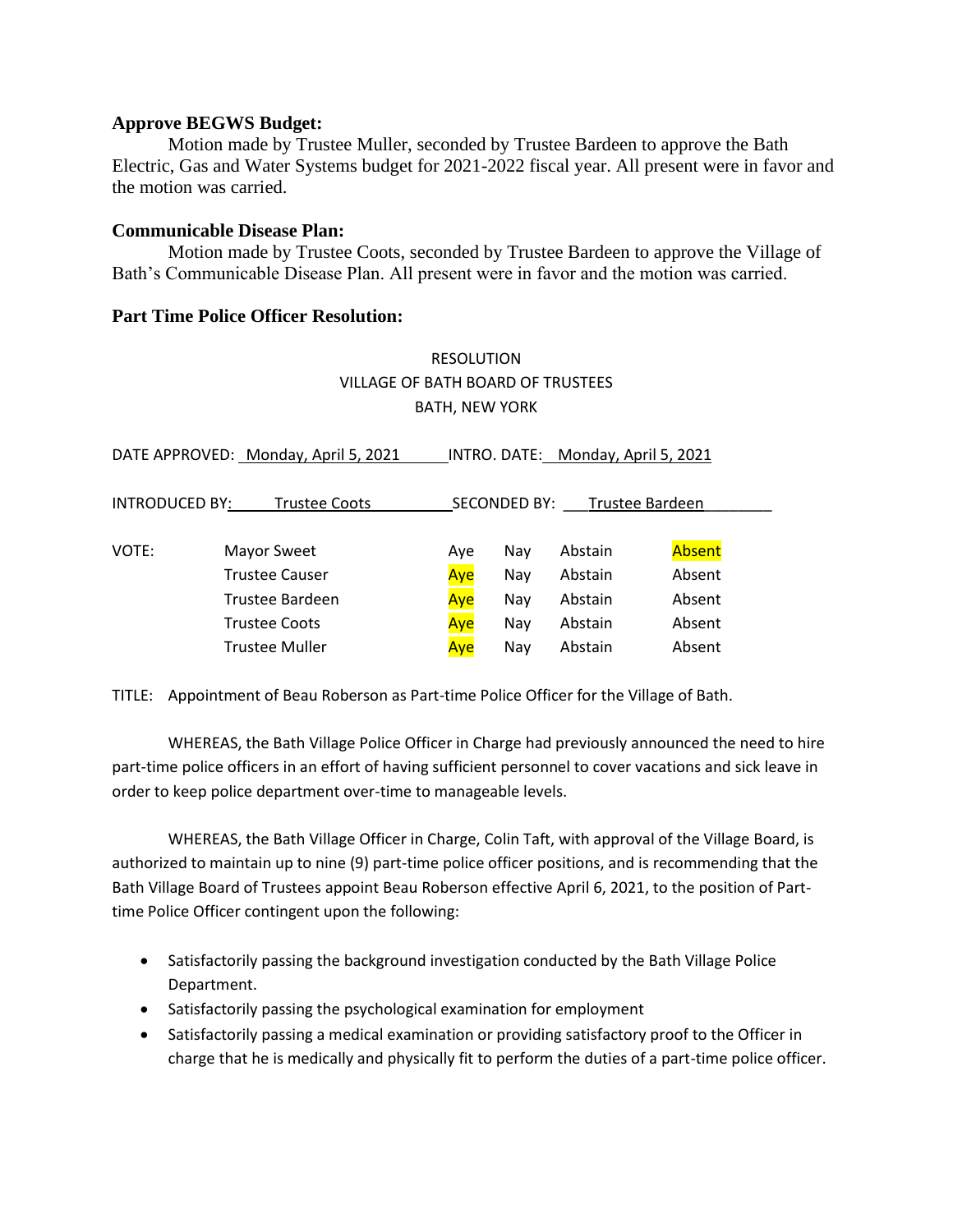- All costs (tuition, lab fees, etc.) associated with the Basic Course for Police Officers at the Southern Tier Law Enforcement Academy, located at Corning Community College are the responsibility of Beau Roberson.
- The Village will compensate, pursuant to the collective bargaining agreement with the Bath Police Benevolent Association, only those hours worked during Supervised Field Training and hours assigned to him after successfully completing the Basic Course for Police Officers.
- Beau Roberson will remain on a probationary period not to exceed 18 months from the date of appointment.

BE IT RESOLVED, that the Village of Bath Board of Trustees is hereby appointing Beau Roberson to the position of Part-time Police Officer, contingent on the aforementioned stipulations and said appointment shall be effective April 6, 2021.

## **Updated Travel Policy:**

Motion made by Trustee Muller, seconded by Trustee Coots to approve the updated Travel Policy for the Village of Bath. All present were in favor and the motion was carried.

### **Mossy Bank Camera's:**

Motion made by Trustee Muller, seconded by Trustee Coots to approve the camera quote from Eastern Security in the amount of \$3,732.00, whereas \$1,770 will paid from the nature center budget and \$1,962 will paid from the Mossy Bank Contractual budget. All present were in favor and the motion was carried.

### **Adjourn Reorganizational Meeting/Executive Session:**

Motion made by Trustee Bardeen, seconded by Trustee Muller to adjourn the reorganizational meeting of the Board of Trustees of the Village of Bath at 5:31 p.m. to go into executive session for the medical, financial, credit, or employment history of a particular person or corporation, or matters leading to the appointment, employment, promotion, demotion, discipline, suspension, dismissal, or removal of a particular person or corporation and potential litigation. All present were in favor and the motion was carried.

### **Return to Reorganizational Meeting Session:**

Motion made by Trustee Muller, seconded by Trustee Bardeen to return to reorganizational meeting session at 5:52 p.m. All present were in favor and the motion was carried.

### **Letter from Jim Pitt:**

Motion made by Trustee Muller, seconded by Trustee Coots to acknowledge the receipt of the letter from Jim Pitt on the Shade Tree Committee. All present were in favor and the motion was carried.

### **Adjournment:**

Motion made by Trustee Bardeen, seconded by Trustee Coots to adjourn the regular meeting at 5:53 p.m. All present were in favor and the motion was carried.